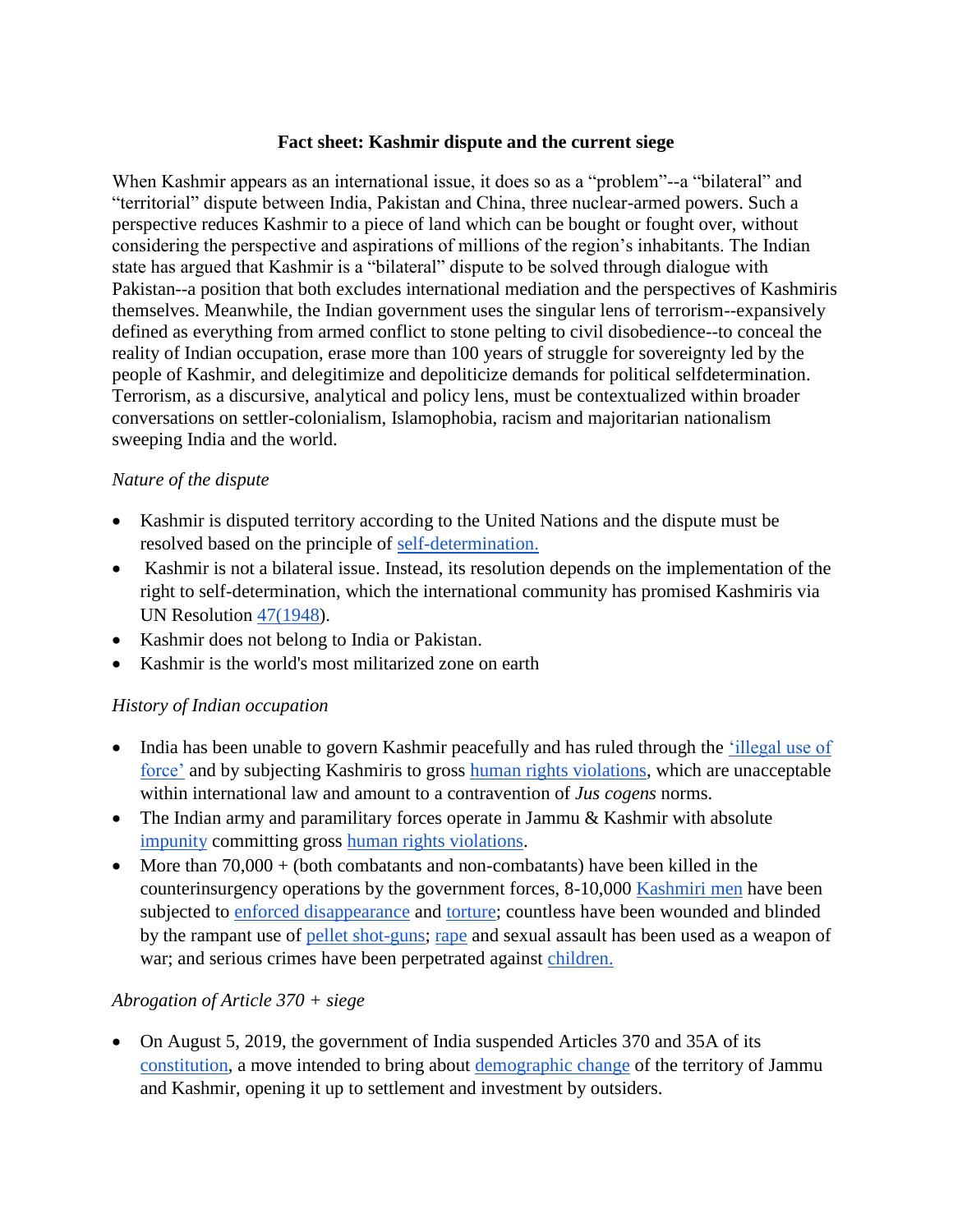- In the 72-year-old history of Indian occupation, the effective nullification or abrogation of Article 370 is yet another violation where the constitutional autonomy, guaranteed to Kashmiris until the will of the people is determined, was severely diminished via a series of illegal moves
- Genocide Watch has issued a ['Genocide Alert'](https://www.genocidewatch.com/copy-of-current-genocide-watch-aler) on the disputed territory of Kashmir.
- The Indian government has imposed a communications 'siege' on the Kashmir Valley, has imprisoned local political leaders, and put into place other coercive measures to effectively imprison 8 million people.
- Kashmiris remain cut off from each other and the outside world while their families across the globe are unable to contact them and ensure their safety and well-being.
- There have been arrests and preventive detention of politicians from across the spectrum, members of civil society, human rights activists, and many others, and the torture of detainees.
- There are prohibitions of peaceful assembly and the use of military force to quell protests, resulting in numerous deaths and injuries.
- There is a gagging of local journalists and constraints placed on their reporting. No foreign journalists are allowed to enter or report from Kashmir
- While the ongoing blackout has severely curtailed the ability of international press to investigate on the ground, the five reports [\(Report 1,](https://www.nchro.org/index.php/2019/08/14/kashmir-caged-a-fact-finding-report-by-jean-dreze-kavita-krishnan-maimoona-mollah-and-vimal-bhai/) [Report 2,](http://en.maktoobmedia.com/india/2019/09/24/full-text-womens-voice-fact-finding-report-on-kashmir/) [Report 3,](https://kashmirscholars.files.wordpress.com/2019/10/kashmir-civil-disobediance-a-citizens-report.pdf) [Report 4,](https://wssnet.org/2019/10/05/zulm-zakhm-azaadi-the-voices-of-kashmiri-women/) [Report 5](https://kashmirscholars.files.wordpress.com/2019/10/nitya-nandini-report-on-kashmir-public.pdf)[\)](http://en.maktoobmedia.com/india/2019/09/24/full-text-womens-voice-fact-finding-report-on-kashmir/) by the Indian civil society groups, have been uniformly disturbing, including mass detentions of elected officials, doctors, lawyers, and children as young as 12; use of torture and lethal force against civilians; sexual violence and abuse by the armed forces; dwindling supplies of life-saving medical treatments and inability of patients to access hospitals; and curtailing of religious freedoms

As Kashmir scholars, we are severely concerned about the developments in Kashmir and the anti-democratic actions and human rights abuses.

We call on the Indian government to:

- work towards a peaceful resolution of the Kashmir conflict
- recognize the right of Kashmiri people to decide their own political future as per the United Nations resolutions and exercise the right to build a free, just, and a peaceful society that recognizes the dignity of all people and seeks to improve the welfare of all its citizens
- restore the basic human rights of movement, food, education, work, and health
- ensure the right of free expression, a free press, free association, and free assembly
- repeal all laws permitting preventive detention, political persecution and impunity
- end military occupation and removal of military and paramilitary forces from the border
- end torture, sexual violence, disappearances, murder, maiming, intimidation, and other crimes and require all perpetrators of such crimes to be duly punished through a transparent and accountable system
- restore basic social and cultural rights and dignity of lives without persecution, insult, and fear of intimidation